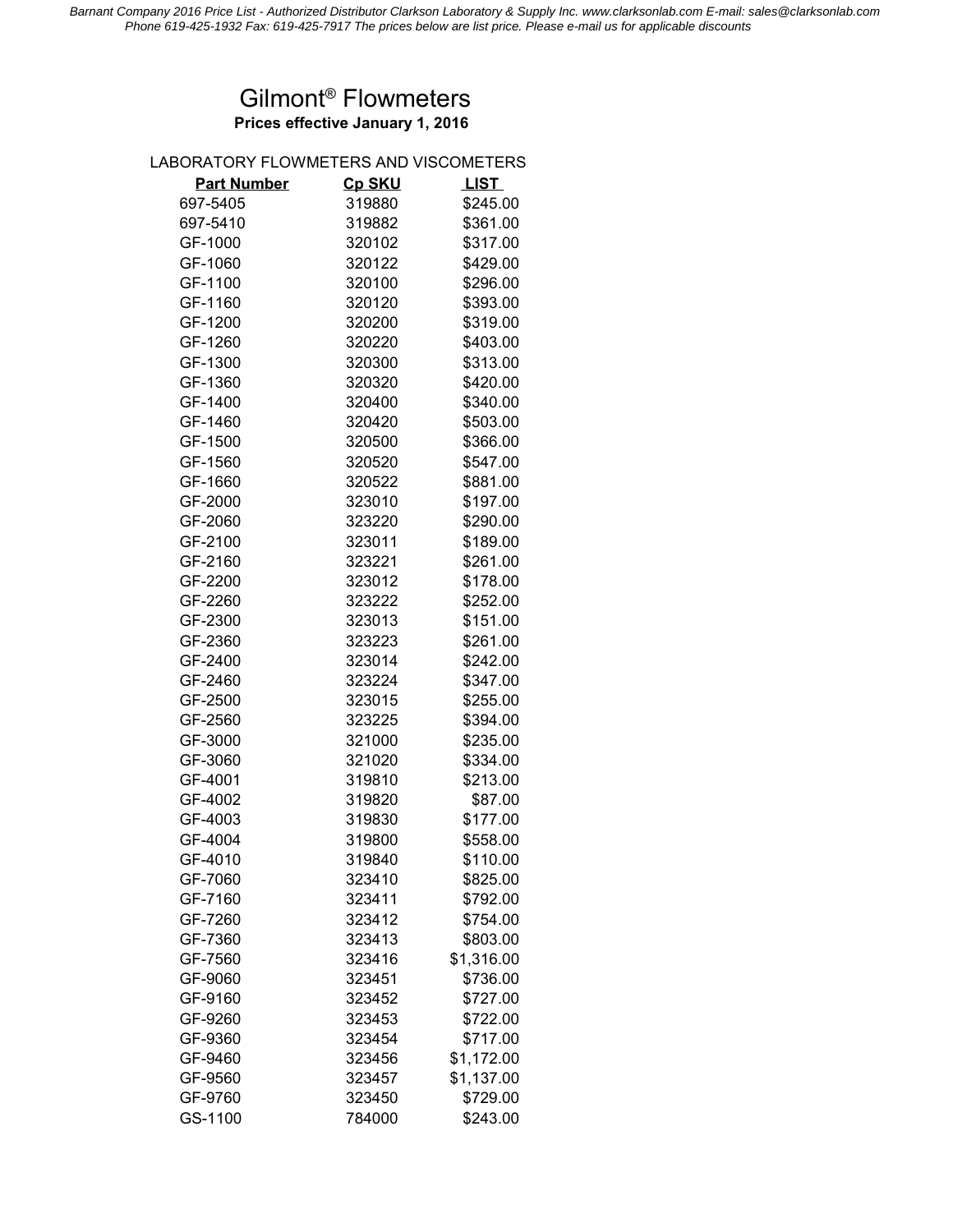*Barnant Company 2016 Price List - Authorized Distributor Clarkson Laboratory & Supply Inc. www.clarksonlab.com E-mail: sales@clarksonlab.com Phone 619-425-1932 Fax: 619-425-7917 The prices below are list price. Please e-mail us for applicable discounts*

| GS-1101                      | 784100  | \$111.00 |
|------------------------------|---------|----------|
| GS-1200                      | 784400  | \$243.00 |
| GS-1200-A                    | 784600  | \$325.00 |
| GS-1201                      | 784500  | \$111.00 |
| GS-1201-A                    | 784700  | \$201.00 |
| GV-2100                      | 870100  | \$260.00 |
| GV-2200                      | 870200  | \$270.00 |
| GV-2300                      | 870210  | \$273.00 |
| GF-8320-1201                 | 326616  | \$106.00 |
| GF-8320-2009                 | 3201003 | \$106.00 |
| GF-8320-2010                 | 3201005 | \$106.00 |
| GF-8320-2109                 | 3201007 | \$106.00 |
| GF-8321-1001                 | 321606  | \$129.00 |
| GF-8321-1101                 | 321614  |          |
|                              |         | \$129.00 |
| GF-8321-1201                 | 321616  | \$129.00 |
| GF-8321-1202<br>GF-8321-1401 | 321618  | \$129.00 |
|                              | 321628  | \$129.00 |
| GF-8321-1402                 | 321630  | \$129.00 |
| GF-8321-1501                 | 321634  | \$129.00 |
| GF-8321-1502                 | 326640  | \$117.00 |
| GF-8321-2009                 | 3201303 | \$129.00 |
| GF-8321-2010                 | 3201305 | \$129.00 |
| GF-8321-2109                 | 3201307 | \$129.00 |
| GF-8321-2110                 | 3201309 | \$129.00 |
| GF-8321-2214                 | 3201333 | \$129.00 |
| GF-8321-2410                 | 3201317 | \$129.00 |
| GF-8331-1502                 | 329340  | \$176.00 |
| GF-8331-2010                 | 3201405 | \$170.00 |
| GF-8331-2510                 | 3201424 | \$170.00 |
| GF-8340-1202                 | 326819  | \$237.00 |
| GF-8340-1401                 | 326829  | \$237.00 |
| GF-8340-1402                 | 326831  | \$237.00 |
| GF-8340-1502                 | 326841  | \$250.00 |
| GF-8340-2109                 | 3201207 | \$237.00 |
| GF-8340-2110                 | 3201209 | \$237.00 |
| GF-8341-1001                 | 321807  | \$257.00 |
| GF-8341-1002                 | 321811  | \$257.00 |
| GF-8341-1101                 | 321815  | \$257.00 |
| GF-8341-1201                 | 321817  | \$257.00 |
| GF-8341-1202                 | 321819  | \$257.00 |
| GF-8341-1401                 | 321829  | \$257.00 |
| GF-8341-1402                 | 321831  | \$257.00 |
| GF-8341-1501                 | 321835  | \$257.00 |
| GF-8341-1502                 | 321841  | \$268.00 |
| GF-8341-2009                 | 3201503 | \$251.00 |
| GF-8341-2010                 | 3201505 | \$251.00 |
| GF-8341-2014                 | 3201531 | \$251.00 |
| GF-8341-2109                 | 3201507 | \$251.00 |
| GF-8341-2110                 | 3201509 | \$251.00 |
|                              |         |          |
| GF-8341-2114                 | 3201533 | \$251.00 |
| GF-8341-2214                 | 3201533 | \$251.00 |
| GF-8341-2410                 | 3201517 | \$251.00 |
| GF-8341-2414                 | 3201535 | \$268.00 |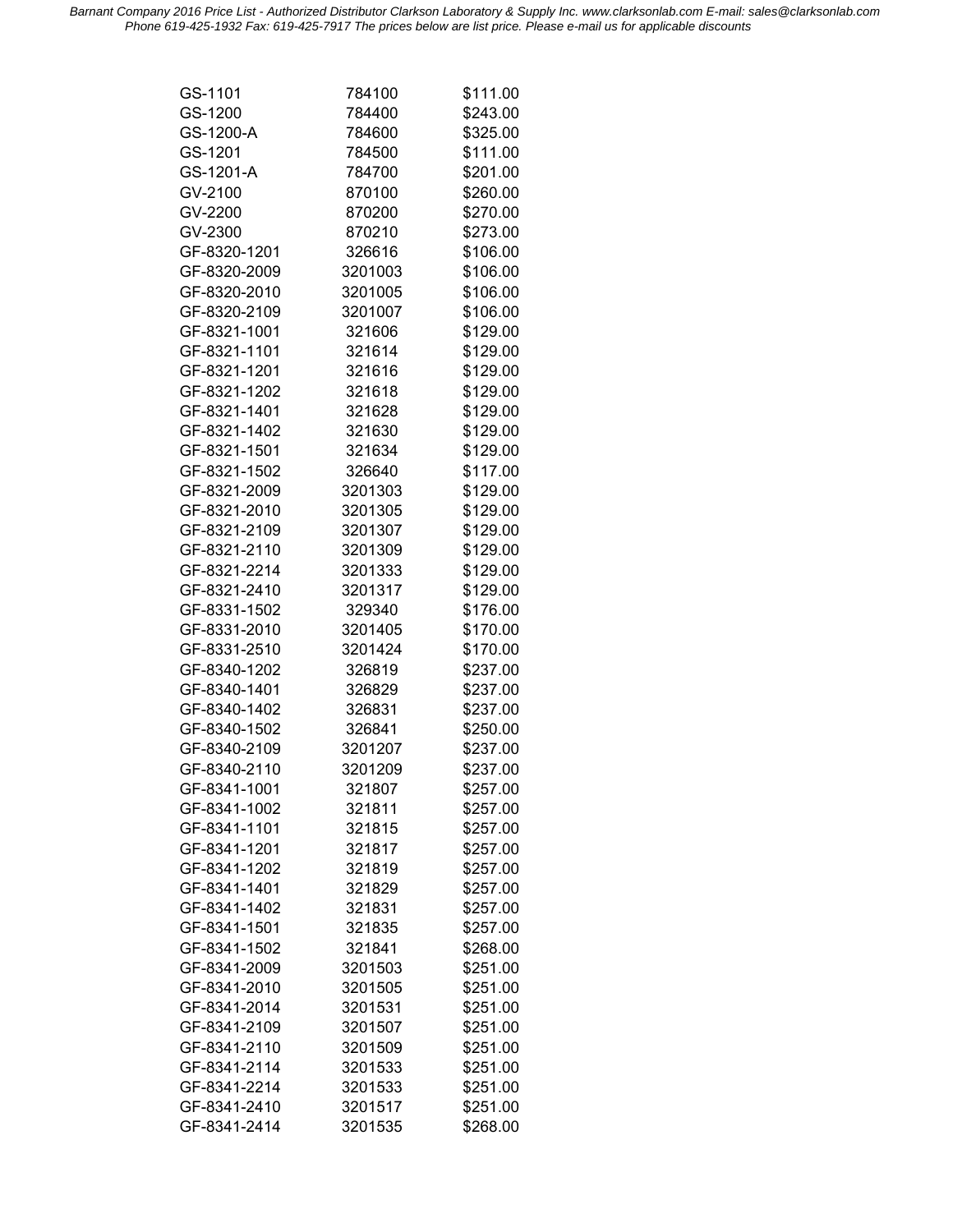*Barnant Company 2016 Price List - Authorized Distributor Clarkson Laboratory & Supply Inc. www.clarksonlab.com E-mail: sales@clarksonlab.com Phone 619-425-1932 Fax: 619-425-7917 The prices below are list price. Please e-mail us for applicable discounts*

| GF-8520-1300 | 326716  | \$174.00 |
|--------------|---------|----------|
| GF-8520-1800 | 326736  | \$186.00 |
| GF-8520-2217 | 3200006 | \$174.00 |
| GF-8520-2417 | 3200010 | \$168.00 |
| GF-8520-2517 | 3200012 | \$174.00 |
| GF-8520-2617 | 3200014 | \$174.00 |
| GF-8520-2717 | 3203014 | \$186.00 |
| GF-8521-1100 | 321706  | \$189.00 |
| GF-8521-1200 | 321710  | \$189.00 |
| GF-8521-1406 | 321718  | \$189.00 |
| GF-8521-1500 | 321722  | \$189.00 |
|              |         |          |
| GF-8521-1606 | 321726  | \$189.00 |
| GF-8521-1700 | 321732  | \$200.00 |
| GF-8521-2317 | 3203309 | \$189.00 |
| GF-8521-2417 | 3200310 | \$189.00 |
| GF-8521-2517 | 3200312 | \$189.00 |
| GF-8521-2617 | 3200314 | \$189.00 |
| GF-8521-2627 | 3200336 | \$189.00 |
| GF-8521-2717 | 3203314 | \$194.00 |
| GF-8521-2727 | 3200338 | \$189.00 |
| GF-8521-2817 | 3203316 | \$200.00 |
| GF-8522-1100 | 322706  | \$257.00 |
| GF-8522-1300 | 322716  | \$257.00 |
| GF-8522-1500 | 322722  | \$257.00 |
| GF-8522-1606 | 322726  | \$257.00 |
| GF-8522-1700 | 322732  | \$267.00 |
| GF-8522-2317 | 3203309 | \$189.00 |
| GF-8522-2427 | 3200332 | \$189.00 |
| GF-8522-2617 | 3200314 | \$189.00 |
|              |         |          |
| GF-8522-2817 | 3203316 | \$200.00 |
| GF-8530-1800 | 326986  | \$187.00 |
| GF-8530-2117 | 3200104 | \$183.00 |
| GF-8530-2217 | 3200106 | \$183.00 |
| GF-8530-2627 | 3200136 | \$183.00 |
| GF-8531-1200 | 329410  | \$213.00 |
| GF-8531-1606 | 329426  | \$213.00 |
| GF-8531-2117 | 3200404 | \$213.00 |
| GF-8531-2217 | 3200406 | \$213.00 |
| GF-8531-2517 | 3200412 | \$213.00 |
| GF-8531-2817 | 3203416 | \$225.00 |
| GF-8532-1800 | 329536  | \$285.00 |
| GF-8532-2617 | 3200414 | \$213.00 |
| GF-8532-2817 | 3203416 | \$225.00 |
| GF-8540-2227 | 3200228 | \$293.00 |
| GF-8540-2617 | 3200214 | \$293.00 |
| GF-8540-2817 | 3203216 | \$304.00 |
| GF-8540-2827 | 3203240 | \$292.00 |
|              |         |          |
| GF-8541-1100 | 321907  | \$314.00 |
| GF-8541-1200 | 321911  | \$314.00 |
| GF-8541-1300 | 321917  | \$314.00 |
| GF-8541-1406 | 321919  | \$314.00 |
| GF-8541-1500 | 321923  | \$314.00 |
| GF-8541-1606 | 321927  | \$314.00 |